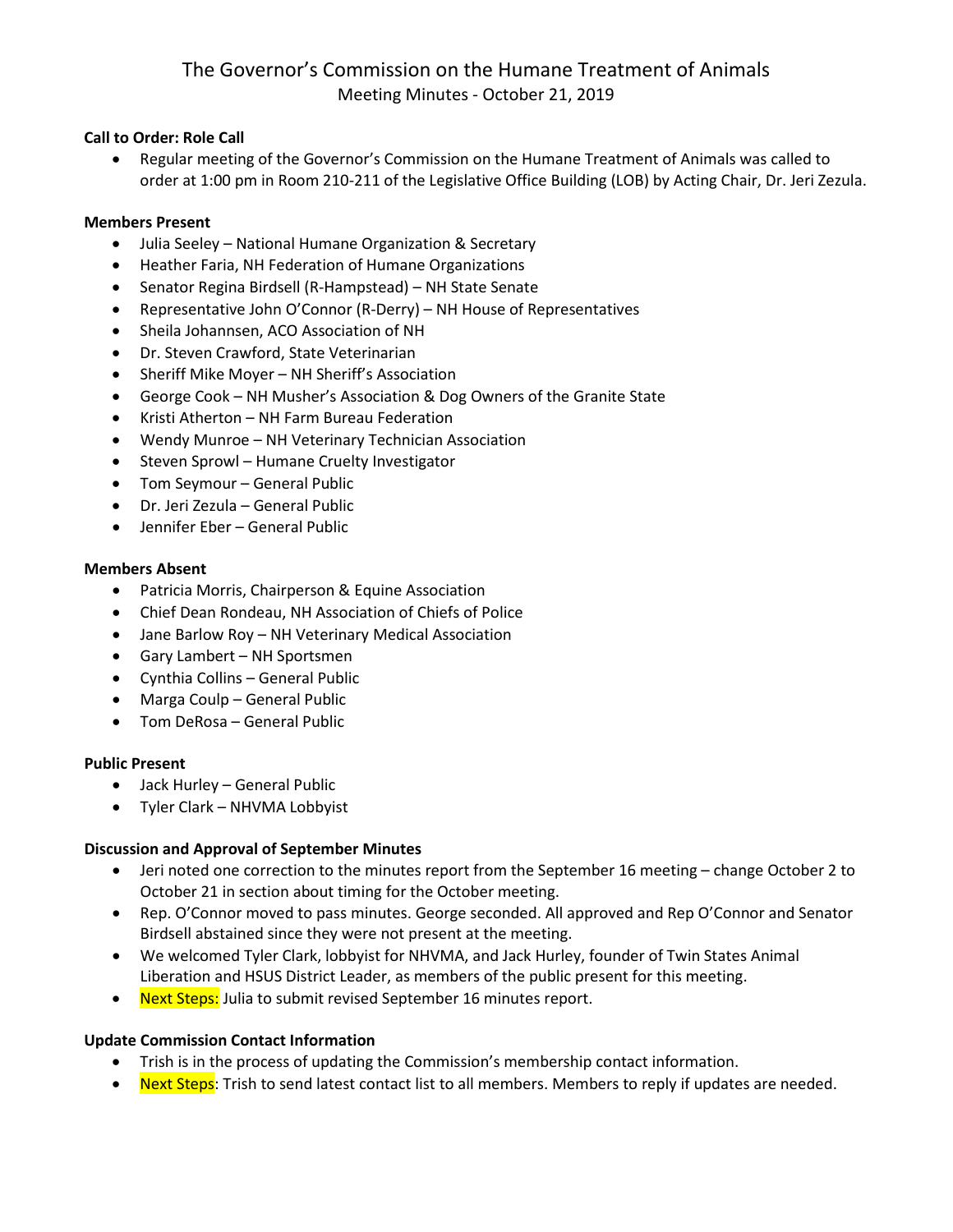## **New Cruelty Cases/Current News**

- Heather provided updates on two cruelty cases:
	- o Alexandria/Bristol German Shepherds In a plea agreement, the defendant surrendered 28 dogs to the NHSPCA and will plead guilty to only two counts of animal cruelty. The defendant is not required to pay any of the over \$600,000 restitution costs.
	- o Marlborough Labradors The defendant surrendered 50 dogs and one cat to Monadnock Humane Society after signing a conditional agreement. The charges were dismissed but he must not commit a crime for two years from the date of the entry of the agreement or the charges can be brought again. None of the restitution costs will be paid by the defendant.
	- o We discussed how animals are being used as bargaining chips in these cases while the shelters are not receiving any reimbursement for the costs to house and care for them.
- Jennifer provided an update on the Wolfeboro Great Danes case:
	- o Fay appealed to the State Supreme Court. The Attorney General filed their brief on October 8.
	- o <https://www.courts.state.nh.us/caseinfo/pdf/fay/index.htm>
- Jeri discussed a recent case in which a NH breeder transported a Pitbull puppy to NJ or PA to have its ears cropped. According to the state police officer and veterinarian, it was more of a mutilation since the cropping was so poorly done. The owner would not divulge who did the cropping. He was charged with violating state law (which requires cropping be done by a veterinarian) and animal cruelty. The cruelty charge will be on his record for one year and he was ordered to pay \$1,000 in fines. He is still allowed to breed dogs. The puppy was surrendered and adopted out.
- Next Steps: Members to send cruelty cases to Trish for discussion at future meetings.

## **ACO Current Reporting Process**

- As a follow up to our last meeting, Sheila sent Trish an email outlining the reporting process ACOs follow when responding to calls. Last month, we had discussed the need the identify gaps in the state's reporting processes—both for ACOs and law enforcement—to ensure comprehensive reporting of animal cruelty cases can be obtained each year. Sheila explained that when ACOs get calls they do not input data in a reporting system. Instead, they have their own notes/filing system. Most ACOs don't have access to IMC, the reporting system in which all police calls are entered.
- Sheriff Moyer explained that animal control in Belknap County/Laconia is really an ideal process since the police and ACO work very closely and coordinate on the reporting of case data. The relationship between law enforcement and animal control varies in each town as some ACOs report to the town and others report to police. Sheila said she reports to the town and is the only elected ACO in NH.
- Jennifer expressed a need for all data to be centralized and for all individuals who respond to animalrelated cases to report in the same system. Perhaps we need to pursue legislation for implementation. Julia noted her agreement with Chief Rondeau's previous comment that such an initiative requires a top down approach (i.e., reporting requirements dictated from the Governor's office or Attorney General).
- Sheila offered to provide a list of all ACOs in the state who we can contact to understand the different reporting processes.
- Sheriff Moyer discussed how access to IMC can be customized/restricted for individual users to reduce liability. Local training can also be provided to operate IMC. He said it's also common for civilians to have access to IMC.
- Dr. Crawford asked how many ACOs are in the state, and Sheila noted that not all ACOs are affiliated with the ACO Association of NH.
- Steve explained that ACOs are extremely limited in what they can do they usually pick up stray dogs and check licensing. Maine changed their laws to require that ACOs receive training, report to police departments, and have access to IMC. Sheila noted that ACOs in NH would love mandatory training.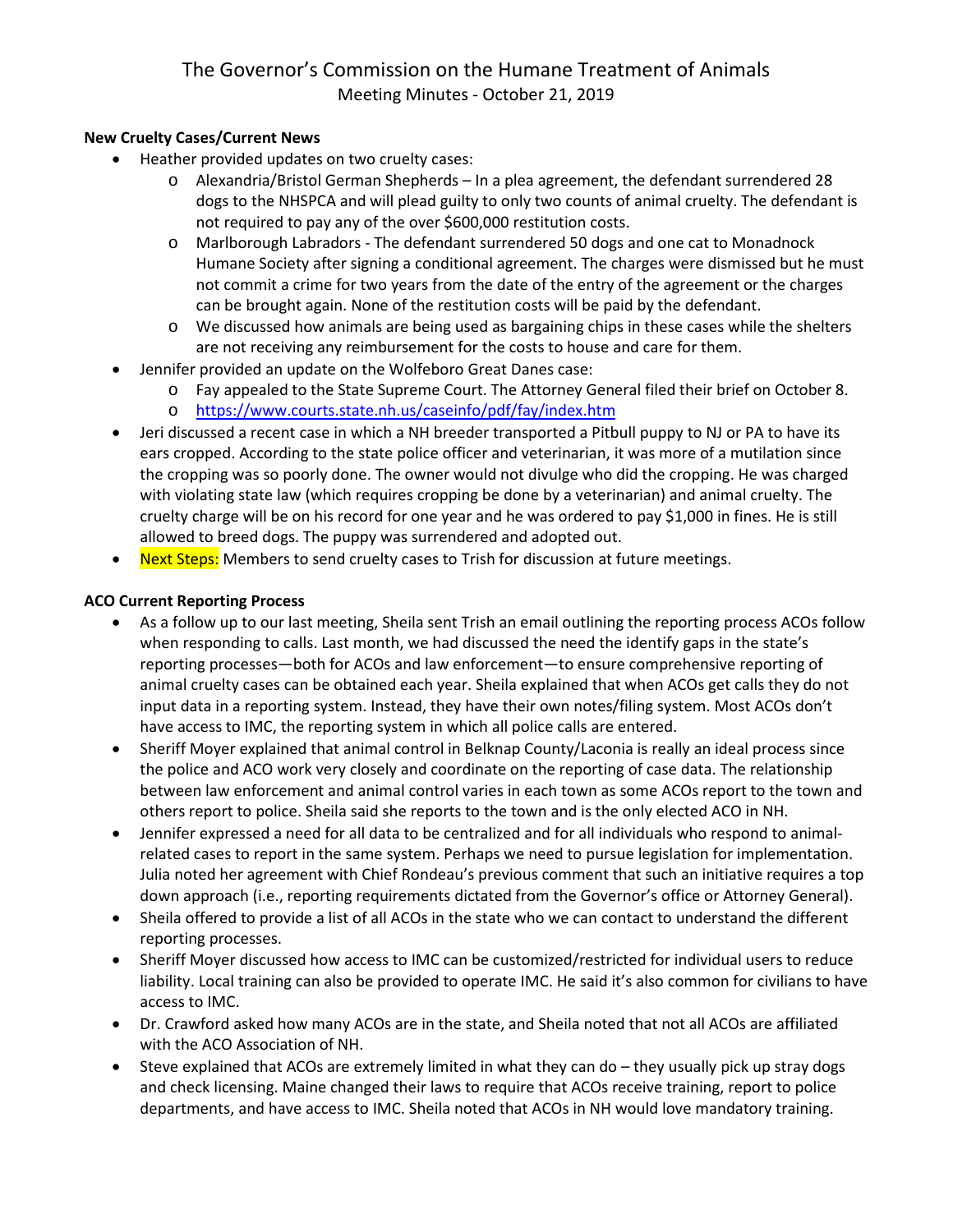- Kristi inquired as to whether ACO reporting in IMC is necessary since true animal cruelty cases are eventually reported by law enforcement. Jennifer said that not all police departments report in IMC, so a lot is being lost at the police level, and by ACOs not reporting we aren't getting the full picture of each case – oftentimes it takes several calls to animal control before a situation is elevated to police. Being able to track the lifespan of these cases would help us understand what is happening in the state and develop strategies for earlier intervention before large-scale rescues are needed.
- Next Steps: Members to think about what information you would want know about NH's animal control system, such as what, if any, reporting is done, who do they report to (municipal structure), what training have they received, and what types of cases to they respond to.

## **2020 LSRs- Overview of new LSRs and retained 2019**

- Julia reviewed the 2019 legislative tracking chart and noted the following updates:
	- o HB 371 Adding cats to the definition of commercial kennel.
		- Subcommittee Work Session on 10/16. Executive Session on 11/7.
		- **Waiting for updated bill language.**
		- [http://gencourt.state.nh.us/bill\\_status/Results.aspx?q=1&txtbillnumber=HB%20371&tx](http://gencourt.state.nh.us/bill_status/Results.aspx?q=1&txtbillnumber=HB%20371&txtsessionyear=2019) [tsessionyear=2019](http://gencourt.state.nh.us/bill_status/Results.aspx?q=1&txtbillnumber=HB%20371&txtsessionyear=2019)
	- o HB 376 Establishing a commission to study best practices for companion animal groomers.
		- Subcommittee Work Session on 10/16. Executive Session on 11/7.
		- **Waiting for updated bill language.**
		- [http://gencourt.state.nh.us/bill\\_status/Results.aspx?q=1&txtbillnumber=hb%20376&txt](http://gencourt.state.nh.us/bill_status/Results.aspx?q=1&txtbillnumber=hb%20376&txtsessionyear=2019) [sessionyear=2019](http://gencourt.state.nh.us/bill_status/Results.aspx?q=1&txtbillnumber=hb%20376&txtsessionyear=2019)
	- o HB 484 Relative to group dog licenses.
		- **Subcommittee voted inexpedient to legislate.**
	- o HB 501 Establishing a cost of care fund to assist municipalities caring for animals during animal cruelty cases.
		- **Subcommittee Work Session on 10/16. Executive Session on 11/7.**
		- Waiting for updated bill language.
		- [http://gencourt.state.nh.us/bill\\_status/Results.aspx?q=1&txtbillnumber=HB%20501&tx](http://gencourt.state.nh.us/bill_status/Results.aspx?q=1&txtbillnumber=HB%20501&txtsessionyear=2019) [tsessionyear=2019](http://gencourt.state.nh.us/bill_status/Results.aspx?q=1&txtbillnumber=HB%20501&txtsessionyear=2019)
- Julia distributed a list of 2020 LSRs for animal-related bills. Once the bill language is made public, the Commission will vote to determine which bills we will track.
- To follow the lifespan of each bill, Julia presented a new spreadsheet option to track 2020 bills. Julia will revisit this layout once the Commission has determined which bills to track.
- Julia provided an update on SB 161 language passed as part of HB 4 (budget) on September 26. Effective July 1, 2019 - See pages  $115 - 117$ :

[http://gencourt.state.nh.us/bill\\_status/billText.aspx?sy=2019&id=1336&txtFormat=pdf&v=current](http://gencourt.state.nh.us/bill_status/billText.aspx?sy=2019&id=1336&txtFormat=pdf&v=current)

o "Pet vendor" means any person, firm, corporation, or other entity that transfers 25 or more dogs, 25 or more cats, 30 or more ferrets, or 50 or more birds, live animals or birds customarily used as household pets to the public, with or without a fee or donation required, and whether or not a physical facility is owned by the licensee in New Hampshire, when transfer to the final owner occurs within New Hampshire, between July 1 and June 30 of each year. Pet vendor also means any person, firm, corporation, or other entity that transfers amphibians, reptiles, fish, or small mammals customarily used as household pets to the public in quantities set in rules adopted by the department, with or without a fee or donation required, and whether or not a physical facility is owned by the licensee in New Hampshire between July 1 and June 30 of each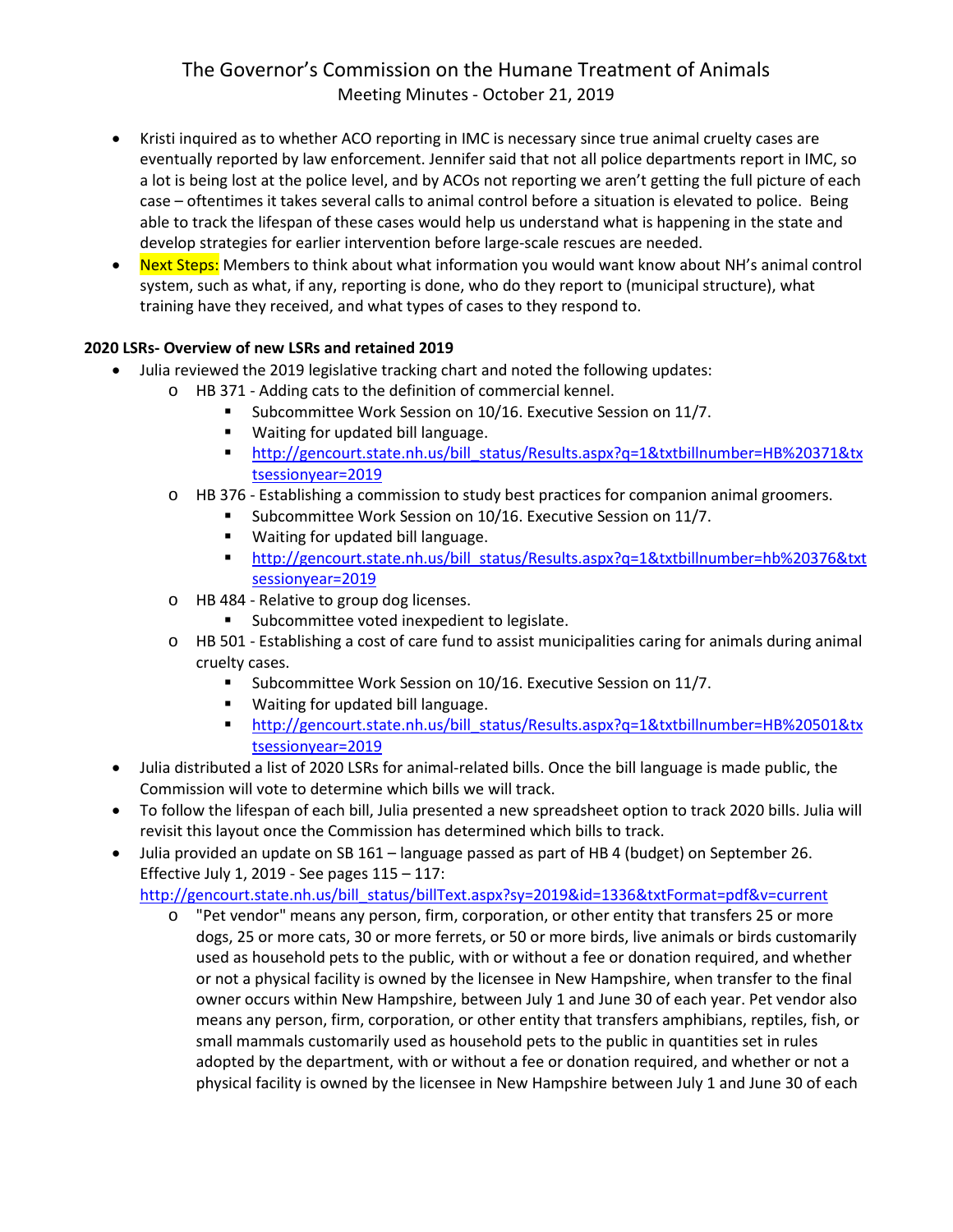year. Nothing in this paragraph shall be construed to alter or affect the municipal zoning regulations that a pet vendor shall conform with under RSA 437:3.

- o 437-B:1 Cost of Care Fund.
	- I. There is established in the department of agriculture, markets, and food a non-lapsing fund to be known as the cost of care fund which shall be kept distinct and separate from all funds. The cost of care fund is established to assist municipalities in covering the costs of care incurred from caring for animals pending the resolution of any action brought for animal cruelty under RSA 644:8 or RSA 644:8-a.
	- II. The treasurer shall deposit in the cost of care fund court-ordered restitution for care in animal cruelty cases under RSA 644:8 or RSA 644:8-a as specified in paragraph VI.
	- III. The arresting officer or his or her designee may apply to the commissioner of the department of agriculture, markets, and food for a grant from the cost of care fund to reimburse costs incurred caring for animals in animal cruelty cases brought under RSA 644:8 or RSA 644:8-a during pretrial care, for the period between when the animals are seized and until the final disposition of the case. The commissioner of the department of agriculture, markets, and food and the state veterinarian shall review such applications, respond to such applications within 15 days, and distribute no more than \$500,000 per application.
	- IV. The commissioner shall establish rules under RSA 541-A relative to:
		- (a) The administration and disbursement of the cost of care fund, including guidelines to ensure that multiple applicants would have equitable access to grants.
		- (b) The application process by an arresting officer or his or her designee for financial assistance to cover the cost of emergency veterinary treatment.
	- V. The commissioner may accept private gifts and donations of any kind for the purpose of supporting the cost of animal care which shall be deposited into the cost of care fund.
	- VI. If a person is convicted of animal cruelty and is ordered by the court to make restitution, the municipality shall report such restitution to the department of agriculture, markets, and food. If the restitution exceeds the costs incurred by the municipality in caring for the seized animals, that excess shall be remitted to the department and shall be deposited into the cost of care fund. Department of Agriculture, Markets, and Food; Cost of Care Fund. The sum of \$100,000 for the fiscal year ending June 30, 2020, and the sum of \$100,000 for the fiscal year ending June 30, 2021 are hereby appropriated to the department of agriculture, markets, and food to fund the cost of care fund established in RSA 437-B:1. The governor is authorized to draw a warrant for said sums out of any money in the treasury not otherwise appropriated.
- Next Steps: Julia and George to provide an update on legislation at the next meeting.

## **Goals for 2020 Subcommittee Updates**

- Cruelty Cases: Eber/Faria
	- o Will work on gathering data reporting in down time.
- Legislation: Cook/Seeley
	- o Will continue to provide updates on 2019 retained bills and 2020 legislation.
	- o Retained bills will be voted on in Executive Session 11/7.
- Training/Funding: Zezula/Atherton